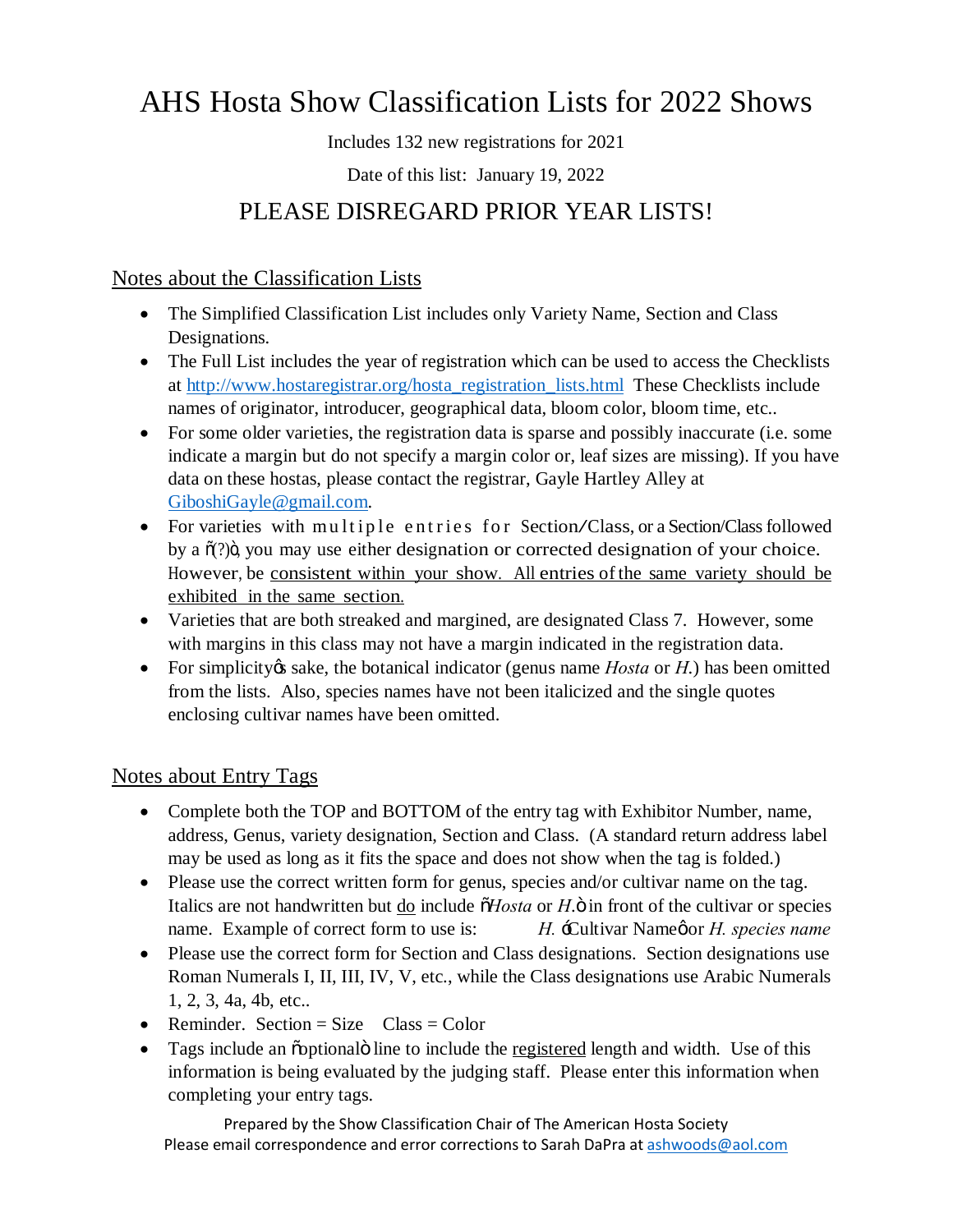#### Notes About Species

There is considerable variation in the growth habits of species. Thus, the Section assignment is based upon average sizes.

- Species usually grow larger in cultivation than in the wild
- · Species have a larger size range of leaves than clonal varieties
- · Species leaves should be classified using ONLY the designations on this list. This applies even if the specimen presented falls outside the size range listed for each Section.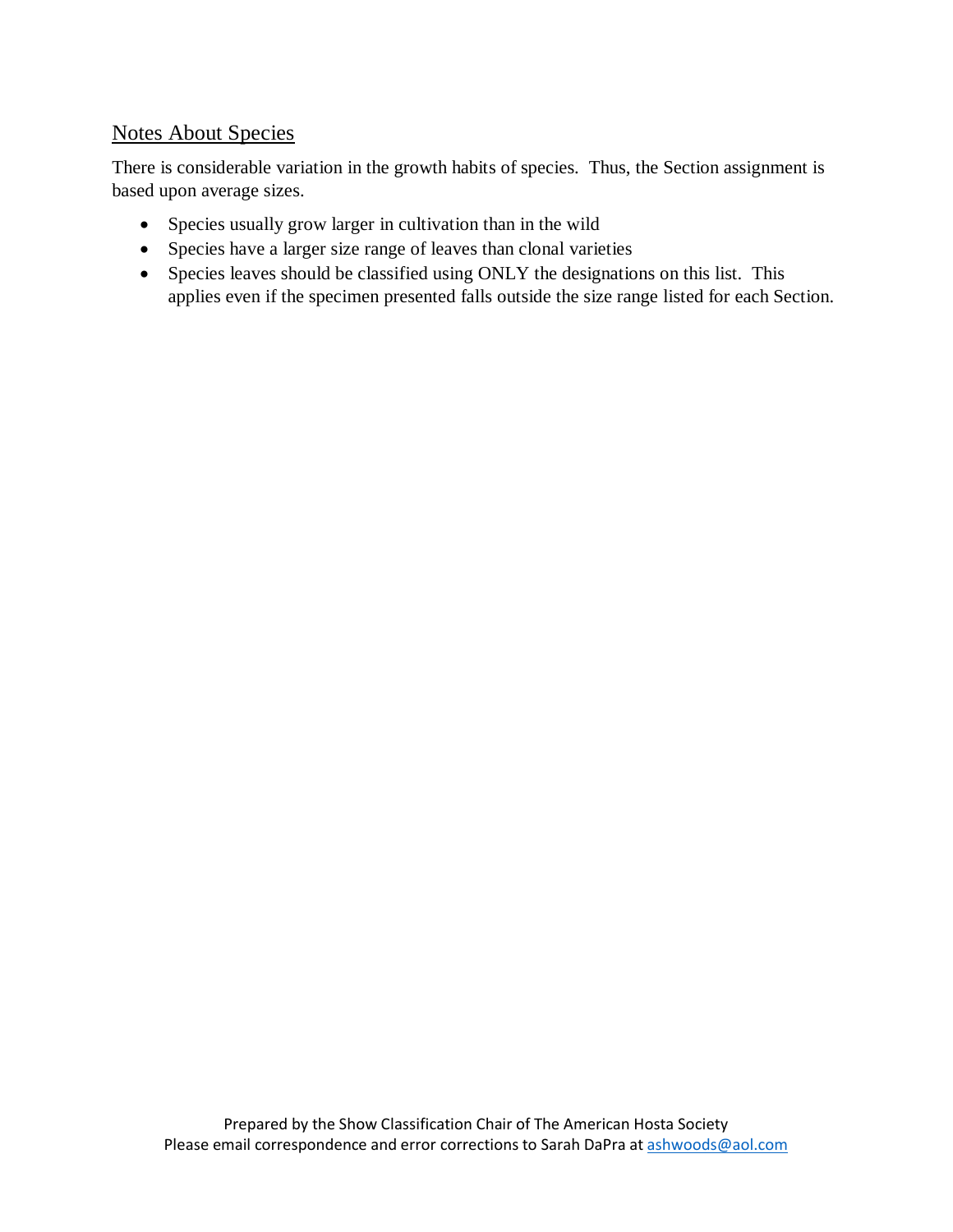## AHS 2020 Hosta Show Classification List

Includes Registered Species, Botanical Varieties & Forms (including Taxa reduced to Cultivar status) and Registered Cultivars through 2019

#### Division I ó Horticulture

Sections I through V are Registered Species, Botanical Varieties & Forms, and Registered Cultivars

The Section number is determined by the number of square inches. This is calculated by multiplying the leaf width times the leaf length provided in the official registration document.

Actual leaf sizes entered may be larger or smaller than the registered dimensions. However, the Section number provided in this list governs show placement. NO EXCEPTIONS.

Section I: Giant-leaved varieties (120 square inches or larger)

Section II: Large-leaved varieties (64 to <120 square inches)

Section III: Medium-leaved varieties  $(30 \text{ to } < 64 \text{ square inches})$ 

Section IV: Small-leaved varieties (6 to <30 square inches)

Section V: Miniature-leaved varieties (<6 square inches)

NOTE: Sections VI through X (unregistered seedlings and sports) are NOT included in this listing. These must be classified at the show in accordance with the show schedule.

#### Color Classes

Color classes are also shown in the Show Schedule

Class 1 6 Green (all shades)

Class 2 ó Blue (all shades)

Class 3 6 Yellow (all shades)

Class 4 6 White Margined

- a. Yellow, White or Chartreuse Center
- b. Green to Blue Center

Class 5 6 Yellow Margined

- a. Yellow, White or Chartreuse Center
- b. Green to Blue Center

Class 6 6 Green or Blue Margined

- a. Yellow, White or Chartreuse Center
- b. Green to Blue Center (distinct from margin color)

Class 7 ó Streaked or Mottled

Prepared by the Show Classification Chair of The American Hosta Society Please email correspondence and error corrections to Sarah DaPra at ashwoods@aol.com